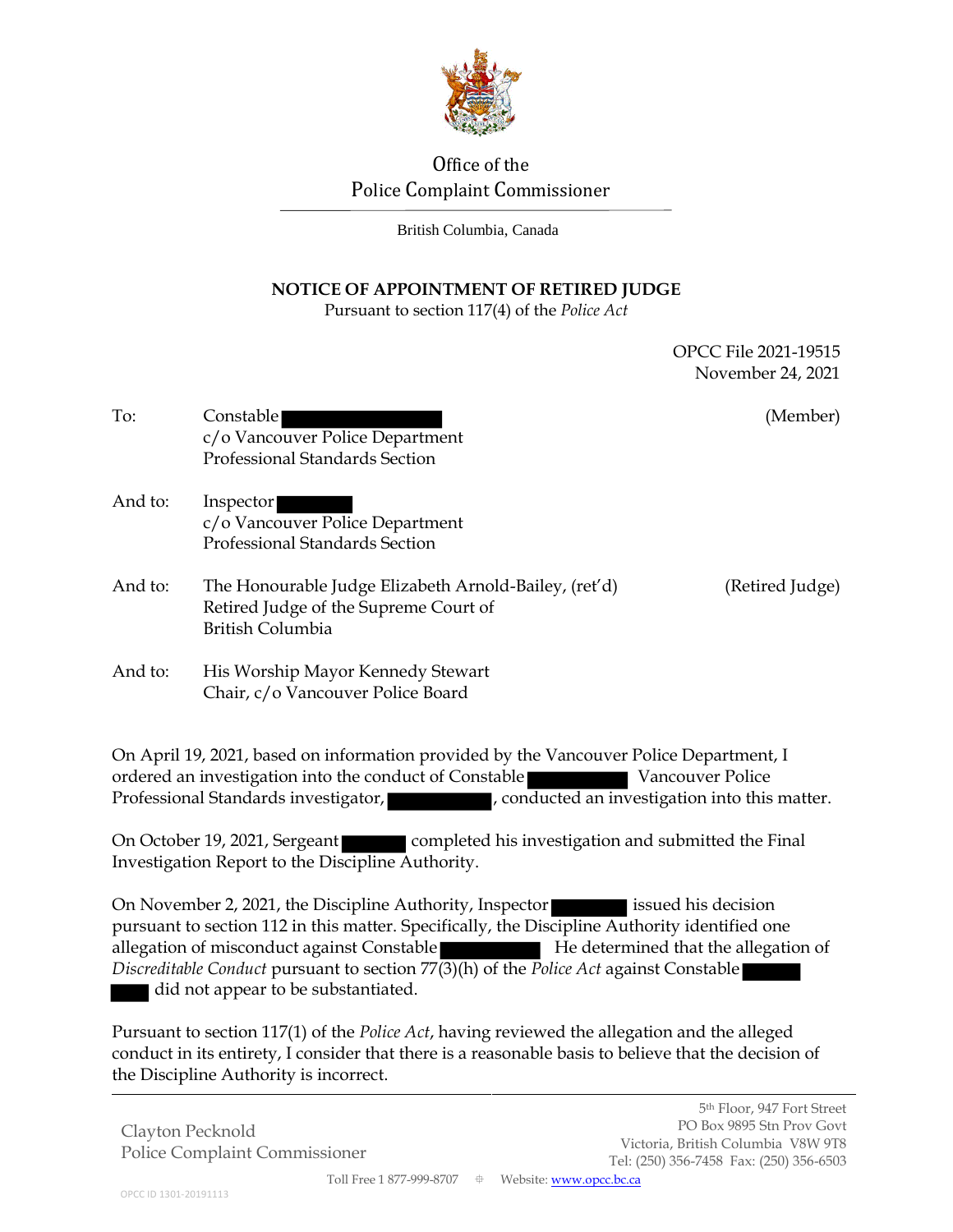### **Background**

On April 11, 2021, Constable (the Member) was working in full uniform in the company of three other constables. Their primary duty was to escort city of Vancouver workers as they conducted sidewalk cleaning in the Downtown Eastside of Vancouver.

At approximately 10:15 a.m., the four constables were standing on the northeast corner of Columbia Street and East Hastings Street when a female, later identified as appeared to be taking photos and/or video of the constables using her cell phone while standing on the northwest corner of Columbia Street and East Hastings Street. A conversation ensued between and the Member and captured small portions of this interaction on video.

During the interaction, two comments were made by the Member that formed the basis for this *Police Act* investigation, specifically, he said something to the effect of, "I'll smack you" as well as saying, "I have no idea what you're talking about, no idea, no idea ma'am, go back to dealing drugs, see ya."

### **Discipline Authority Decision**

On November 2, 2021, the Discipline Authority issued his decision. Having reviewed the evidence the Discipline Authority determined, "that the evidence is sufficiently clear, convincing and cogent to establish on a balance of probabilities that Constable did not commit the misconduct of *Discreditable Conduct*." In his decision the Discipline Authority found that the Member "could have responded in a better manner during his interaction with the  $\blacksquare$  but nevertheless noted that he was "not examining his conduct against a standard of perfection."

In reviewing the evidence, the Discipline Authority observed that was provoking the Member to respond, in particular by getting physically close to him with her phone. Further, the Discipline Authority noted that the Member did respond at one point by saying that he would "smack the phone" that had close to his face and also later saying, "I have no idea what you're talking about, no idea, no idea ma'am, go back to dealing drugs, see ya." The Discipline Authority concluded that as much as the Member did not need to say these words, it was in response to provoking the Member, however he was "satisfied that Constable responses did not reach the level required to become a misconduct, in particular *Discreditable Conduct*."

## **OPCC Decision, Section 117 of the** *Police Act*

After review of the Discipline Authority's decision, I am of the view that the Discipline Authority has not properly considered the context of the available evidence in his assessment and decision. I have reasonable basis to conclude that the Discipline Authority's decision is therefore incorrect.

The Discipline Authority's decision and analysis of the evidence is insufficient. In particular the Discipline Authority found some divergence in evidence between that statements of

> Office of the Police Complaint Commissioner

> > British Columbia, Canada